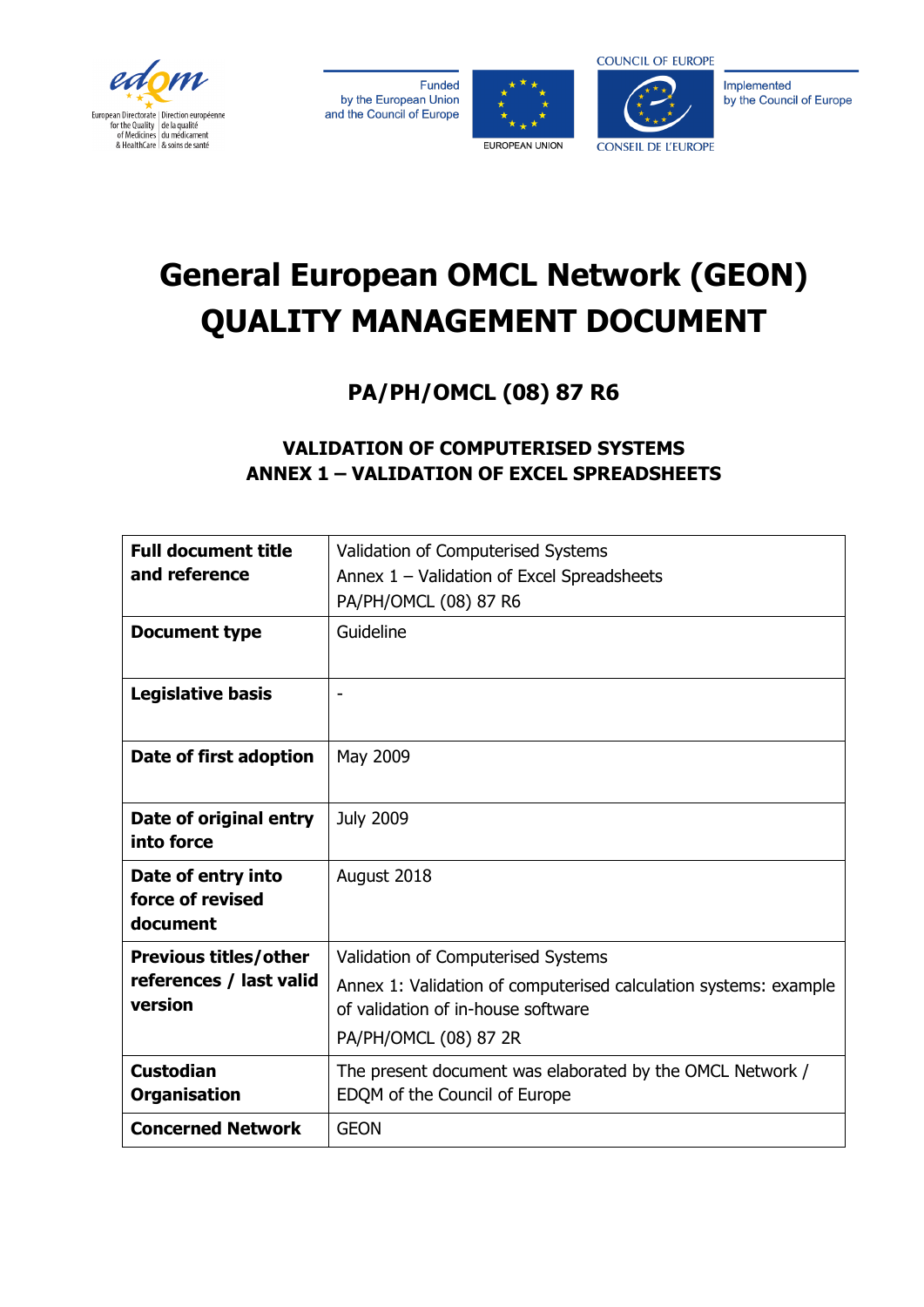## **ANNEX 1 OF THE OMCL NETWORK GUIDELINE "VALIDATION OF COMPUTERISED SYSTEMS"**

# **VALIDATION OF EXCEL SPREADSHEETS**

*Note: Mandatory requirements in this guideline and its annexes are defined using the terms «shall» or «must». The use of «should» indicates a recommendation. For these parts of the text other appropriately justified approaches are acceptable. The term «can» indicates a possibility or an example with non-binding character.*

# **1. INTRODUCTION**

This is the 1<sup>st</sup> Annex of the core document "Validation of Computerised Systems", and it should be used in combination with the latter when planning, performing and documenting the validation process of Excel® spreadsheets used for the processing of laboratory data.

This Annex presents an example of Excel spreadsheet validation, which should be used in combination with the general requirements and recommendations given in the core document.

# **2. INSTALLATION AND SECURITY**

To guarantee that only the latest validated version of the spreadsheet is being used and to maintain the validated state of the spreadsheet, all validated Excel spreadsheets should be stored with readonly access rights for the end users (e.g., on a protected network share). Only responsible persons should have write access to the network share.

End users should have no right to modify a validated spreadsheet, add a non-validated spreadsheet to the share, or save data on the share. End users should only have the right to fill in the (permitted) cells and to print the data or save a copy to a data repository if needed.

Installation shall be documented, e.g. in the validation file, in a system log book or on a QA form. The name of the spreadsheet, unique identification, localisation, and the person responsible for the spreadsheet shall be documented. The records shall also include verification, regular verification and other issues such as updates or any problem encountered. Verification is completed after installation and recorded.

# **3. GOOD PRACTICES**

When setting up a new spreadsheet, following the good practices below will reduce the risk of accidental modifications of the template and erroneous data input:

- All calculating cells shall be locked (Format Cells > Protection > Locked) in order to protect cells containing calculations against unintended modification, except those used for data input.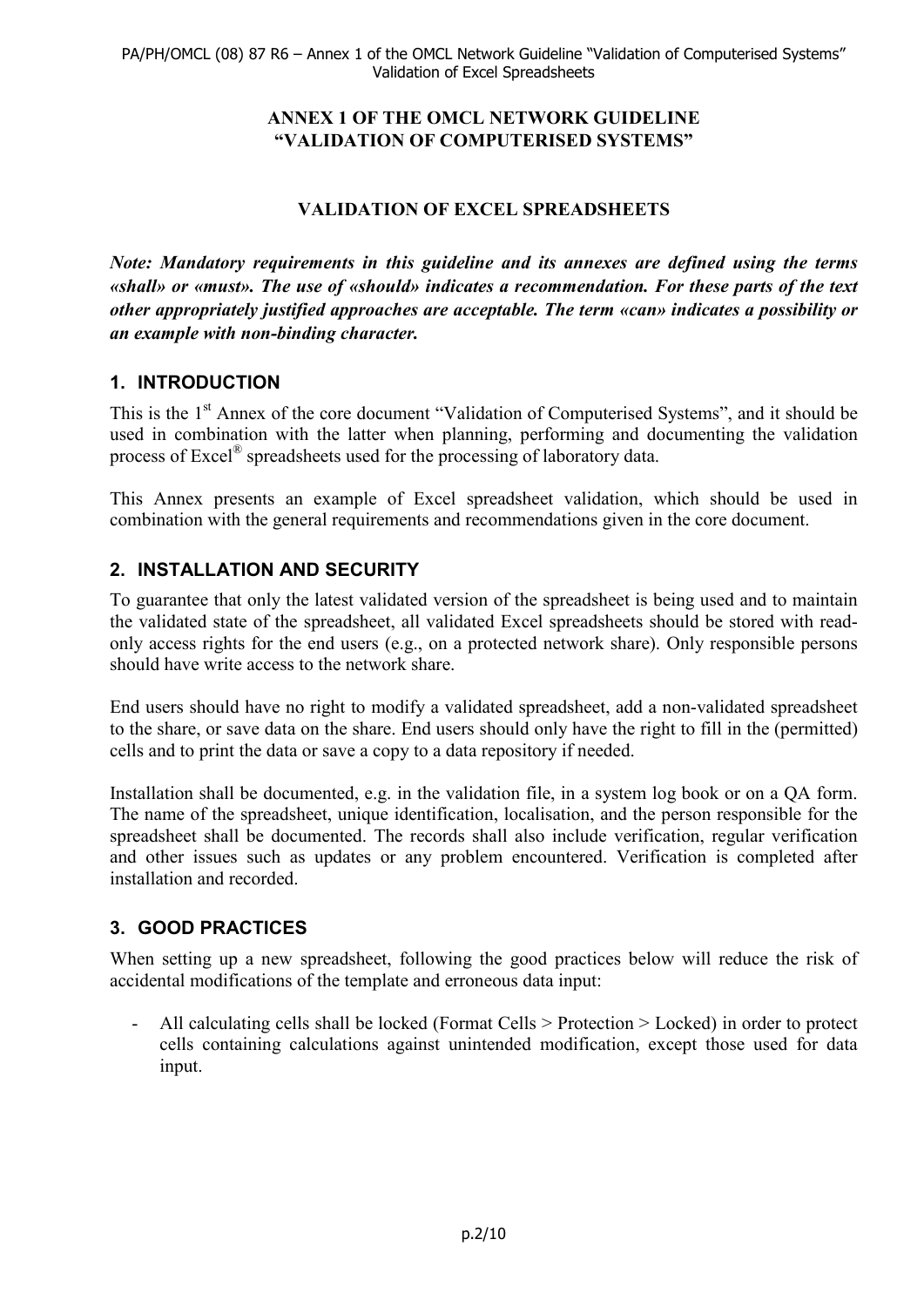| <b>Format Cells</b> |                               |      |               |      |            |                                                                                                     | P<br>$\overline{\mathbf{x}}$ |
|---------------------|-------------------------------|------|---------------|------|------------|-----------------------------------------------------------------------------------------------------|------------------------------|
| Number              | Alignment                     | Font | <b>Border</b> | Fill | Protection |                                                                                                     |                              |
| <b>√</b> Locked     |                               |      |               |      |            |                                                                                                     |                              |
| Hidden              |                               |      |               |      |            | Locking cells or hiding formulas has no effect until you protect the worksheet (Review tab, Changes |                              |
|                     | group, Protect Sheet button). |      |               |      |            |                                                                                                     |                              |
|                     |                               |      |               |      |            |                                                                                                     |                              |
|                     |                               |      |               |      |            |                                                                                                     |                              |
|                     |                               |      |               |      |            |                                                                                                     |                              |
|                     |                               |      |               |      |            |                                                                                                     |                              |
|                     |                               |      |               |      |            |                                                                                                     |                              |
|                     |                               |      |               |      |            |                                                                                                     |                              |
|                     |                               |      |               |      |            |                                                                                                     |                              |
|                     |                               |      |               |      |            |                                                                                                     |                              |
|                     |                               |      |               |      |            |                                                                                                     |                              |
|                     |                               |      |               |      |            |                                                                                                     |                              |
|                     |                               |      |               |      |            | OK                                                                                                  | Cancel                       |

- Cells used for data input can be identified by a specific colour.
- Data validation rules (Data tab > Data Validation) can be applied to data input cells to prevent the introduction of aberrant values. Input messages and Error alert messages can be used to inform the end user of the expected data type and acceptable range.

| Data Validation     |                                                               | P<br>$\mathbf x$ |
|---------------------|---------------------------------------------------------------|------------------|
| Settings            | <b>Error Alert</b><br><b>Input Message</b>                    |                  |
| Validation criteria |                                                               |                  |
| Allow:              |                                                               |                  |
| Decimal             | V Ignore blank                                                |                  |
| Data:               |                                                               |                  |
| between             |                                                               |                  |
| Minimum:            |                                                               |                  |
| o                   | Þ                                                             |                  |
| Maximum:            |                                                               |                  |
| 10                  |                                                               |                  |
|                     | Apply these changes to all other cells with the same settings |                  |
| Clear All           | OK                                                            | Cancel           |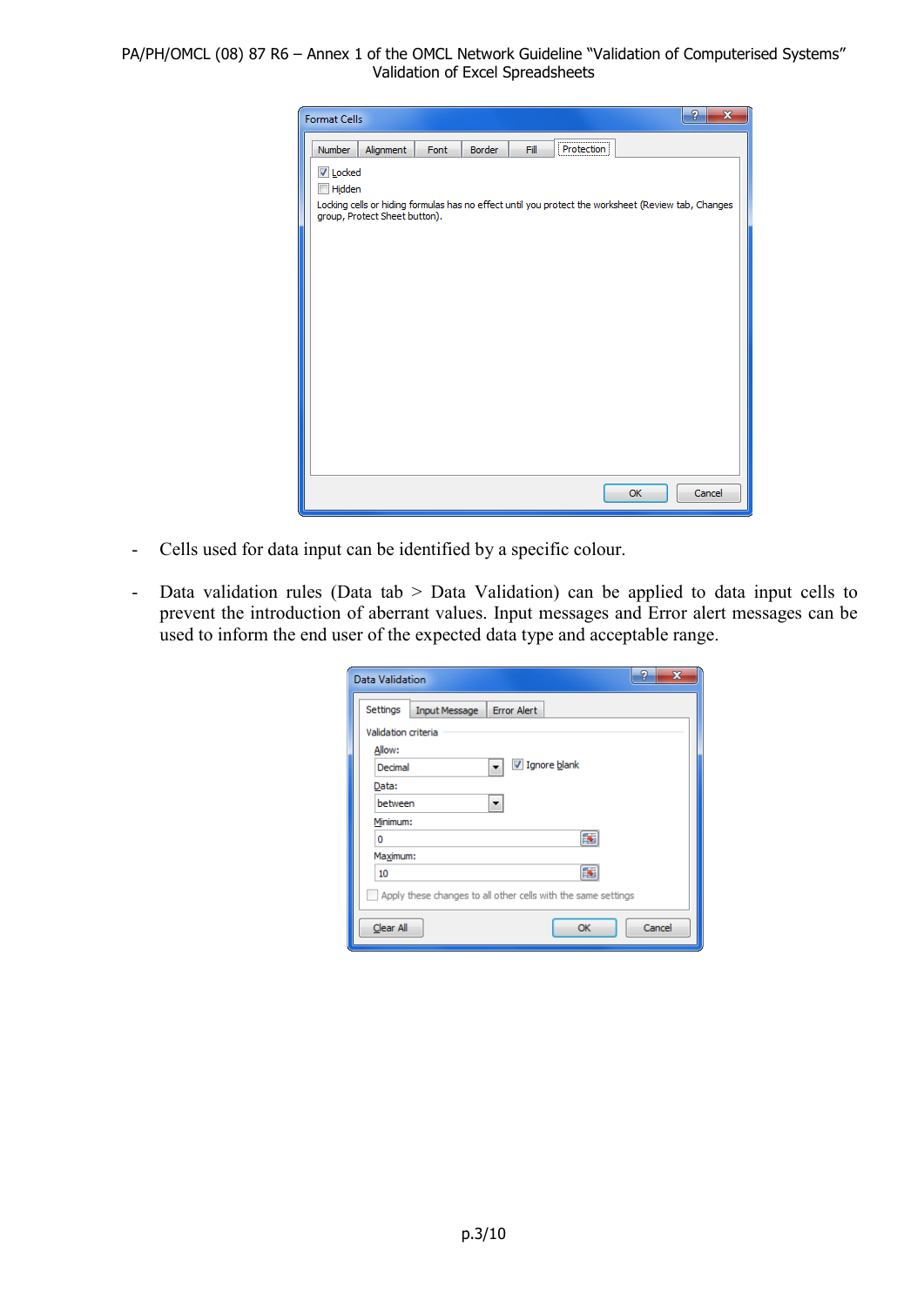|                      |                                                        |                             | <b>Data Validation</b>      |                   |                                                             |                                                                    |                                      | P            | $\mathbf{x}$                                                                              |                                     |  |  |  |
|----------------------|--------------------------------------------------------|-----------------------------|-----------------------------|-------------------|-------------------------------------------------------------|--------------------------------------------------------------------|--------------------------------------|--------------|-------------------------------------------------------------------------------------------|-------------------------------------|--|--|--|
|                      | <b>Error Alert</b><br><b>Input Message</b><br>Settings |                             |                             |                   |                                                             |                                                                    |                                      |              |                                                                                           |                                     |  |  |  |
|                      | Show error alert after invalid data is entered         |                             |                             |                   |                                                             |                                                                    |                                      |              |                                                                                           |                                     |  |  |  |
|                      | When user enters invalid data, show this error alert:  |                             |                             |                   |                                                             |                                                                    |                                      |              |                                                                                           |                                     |  |  |  |
|                      |                                                        |                             |                             |                   |                                                             |                                                                    |                                      |              |                                                                                           |                                     |  |  |  |
|                      |                                                        |                             | Style:<br>Warning           |                   | ۰                                                           | Title:<br>Out of range                                             |                                      |              |                                                                                           |                                     |  |  |  |
|                      |                                                        |                             |                             |                   |                                                             |                                                                    |                                      |              |                                                                                           |                                     |  |  |  |
|                      |                                                        |                             |                             |                   |                                                             | Error message:<br>Please enter a numeric value<br>between 0 and 10 |                                      |              |                                                                                           |                                     |  |  |  |
|                      |                                                        |                             | Clear All                   |                   |                                                             |                                                                    | OK                                   | Cancel       |                                                                                           |                                     |  |  |  |
| Eg Copy              | ■ お見り 日本 高・高・                                          | $= 1$<br>or or              | tege & Center               | $\cdots$ .<br>195 | Day of F-940, 2 Baltimir process professions - Monetal East | Neval Bill, Boot Neutral Estation 1                                |                                      | $2 - 2 - 30$ | $\frac{1}{2}$ antiser :<br>$\frac{1}{20}$ au :<br>Fort from Family 12 Days - Sixth Family | $-147 - 41$<br>$-0 - 0$ 11<br>27.45 |  |  |  |
| A<br>A               | A more                                                 | e                           | D                           |                   |                                                             | G                                                                  | н                                    |              |                                                                                           | ĸ                                   |  |  |  |
| 10<br>11             |                                                        |                             |                             |                   |                                                             |                                                                    |                                      |              |                                                                                           |                                     |  |  |  |
|                      |                                                        | Zadana vrijednost<br>(x/ml) | Izmjerena<br>wijednost (kut | Oznaka uzorka     |                                                             |                                                                    |                                      |              |                                                                                           |                                     |  |  |  |
| 12<br>13             | $\mathbf{1}$                                           | 0.010009                    | skretanja)<br>0.661         |                   |                                                             |                                                                    | Pravac (Izmjerena/Zadana vrijednost) |              |                                                                                           |                                     |  |  |  |
| 14                   | $\overline{z}$                                         | 0,010002                    | 0,662                       |                   |                                                             |                                                                    |                                      |              |                                                                                           |                                     |  |  |  |
| 15                   | 3                                                      | 0,050003                    | 3,33                        | must final        |                                                             | slope                                                              | 0,000465                             |              |                                                                                           |                                     |  |  |  |
| 16                   | 4                                                      | 0.050002                    | 3,324                       |                   | 0                                                           | Rencept                                                            | 9,719124                             |              |                                                                                           |                                     |  |  |  |
| 17                   | \$                                                     | 0.10001                     | 6.66                        |                   | Cars (Sent) (sec)                                           | correl                                                             | 0,592475                             |              |                                                                                           |                                     |  |  |  |
| 18                   | 6                                                      | 0,10003                     | 6,661                       |                   |                                                             |                                                                    |                                      |              |                                                                                           |                                     |  |  |  |
| 19                   | $\overline{r}$                                         | 0.25                        | 16,604                      |                   | 35                                                          |                                                                    | $y = 65,93x + 0,0449$                |              |                                                                                           |                                     |  |  |  |
| 20                   | $\mathbf{B}$<br>9                                      | 0.25<br>0,499985            | 16,604<br>32,967            |                   | 30                                                          |                                                                    | $R^2 = 1$                            |              |                                                                                           |                                     |  |  |  |
| 21<br>22             | 10                                                     | 050002                      | 32,973                      |                   | 25                                                          |                                                                    |                                      |              |                                                                                           |                                     |  |  |  |
| 23<br>24<br>25<br>26 |                                                        |                             |                             |                   | 20<br>15<br>10                                              |                                                                    |                                      |              |                                                                                           |                                     |  |  |  |
|                      |                                                        | Analizu proveo:             | Retalisting                 |                   |                                                             | Π¥                                                                 |                                      |              |                                                                                           |                                     |  |  |  |
|                      |                                                        |                             | <b>Z-31 WWW</b>             |                   |                                                             |                                                                    |                                      |              | 10.02.12                                                                                  | 1.500                               |  |  |  |

- Cells used for presenting the results of the calculations (output) can be identified by a specific colour. When the results are tested against acceptance criteria it is recommended using conditional formatting (Home tab > Conditional Formatting) to highlight out-ofspecifications results.

| <b>Greater Than</b>                        |      | Đ                                        |
|--------------------------------------------|------|------------------------------------------|
| <b>Format cells that are GREATER THAN:</b> |      |                                          |
| F.F                                        | with | Light Red Fill with Dark Red Text $\Box$ |
|                                            |      | Cancel<br>OK                             |

- The name of the operator responsible for data entry, and the date and time of data entry should be recorded in dedicated input cells or the spreadsheet is printed, signed and dated after calculation.
- File path, spreadsheet filename and MS Excel® version number can be displayed within the print area of the spreadsheet. The Excel functions '=CELL("filename")' '=INFO("RELEASE")' can be used to display the path, filename, active sheet and the version number of MS  $\text{Excel}$ <sup>®</sup> in use.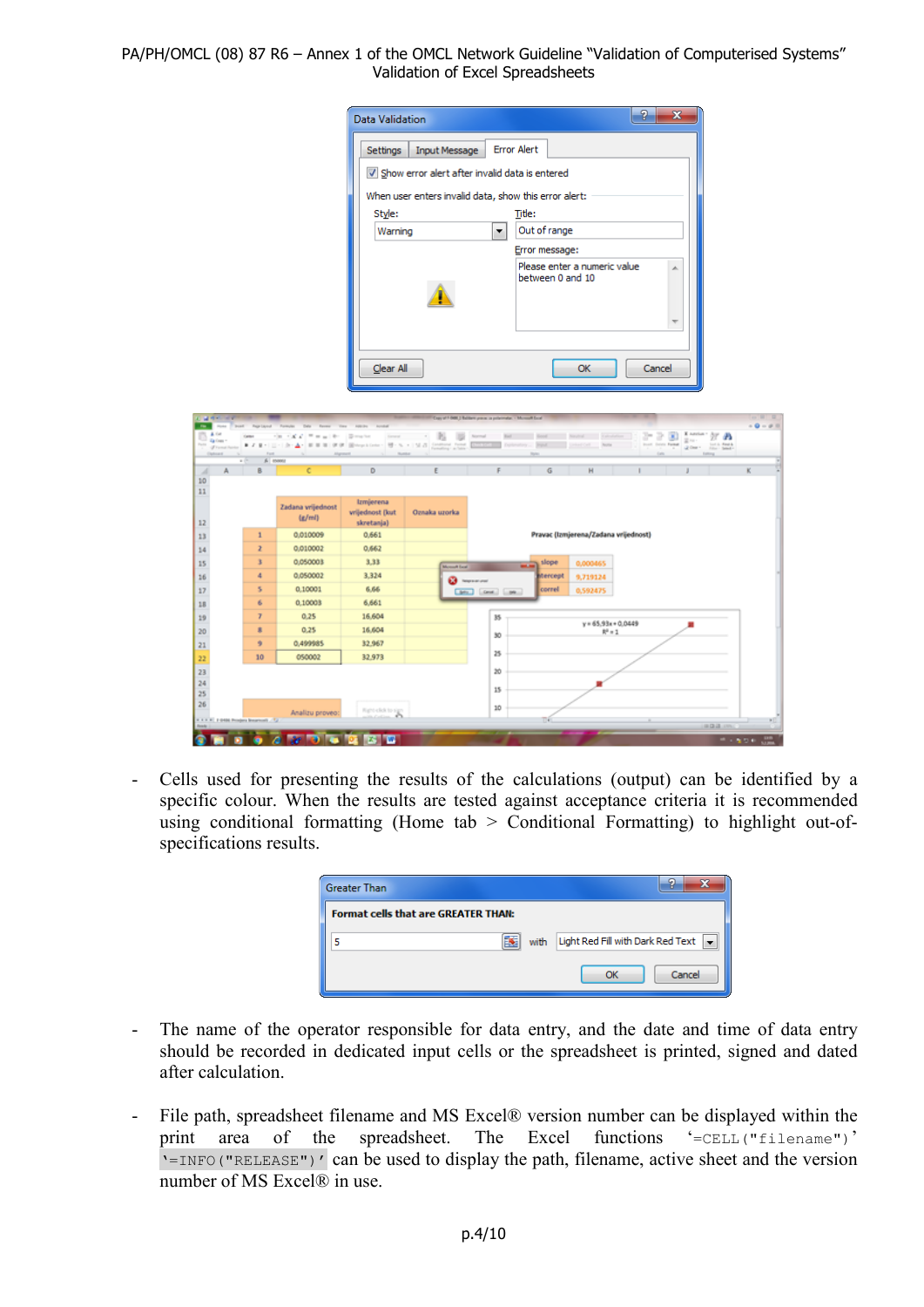|                | <b>B1</b> | $\overline{\phantom{a}}$ | $f_x$                                               | =CELL("filename") |  |  |  |  |  |  |  |  |  |  |
|----------------|-----------|--------------------------|-----------------------------------------------------|-------------------|--|--|--|--|--|--|--|--|--|--|
|                | A         |                          | B                                                   |                   |  |  |  |  |  |  |  |  |  |  |
| 1              | Path:     |                          | U:\Professional\Desktop\[Excel Template.xlsx]Sheet1 |                   |  |  |  |  |  |  |  |  |  |  |
| $\overline{2}$ | Version:  | 1.02                     |                                                     |                   |  |  |  |  |  |  |  |  |  |  |
| 3              |           |                          |                                                     |                   |  |  |  |  |  |  |  |  |  |  |
|                |           | fx<br>=INFO("RELEASE")   |                                                     |                   |  |  |  |  |  |  |  |  |  |  |
|                |           |                          |                                                     | Е                 |  |  |  |  |  |  |  |  |  |  |
|                |           |                          |                                                     |                   |  |  |  |  |  |  |  |  |  |  |
|                |           | Excel Version 14.0       |                                                     |                   |  |  |  |  |  |  |  |  |  |  |
|                |           |                          |                                                     |                   |  |  |  |  |  |  |  |  |  |  |

- Password protection is recommended for all cells containing calculations (Review tab > Protect Sheet), with only the default options checked. The same password can be used for all sheets and can be documented in the validation file. The sheet protection password should not be communicated to the end users.

| 9<br><b>Protect Sheet</b>                                    |  |  |  |  |  |  |  |  |  |  |
|--------------------------------------------------------------|--|--|--|--|--|--|--|--|--|--|
| V Protect worksheet and contents of locked cells             |  |  |  |  |  |  |  |  |  |  |
| Password to unprotect sheet:                                 |  |  |  |  |  |  |  |  |  |  |
|                                                              |  |  |  |  |  |  |  |  |  |  |
| Allow all users of this worksheet to:                        |  |  |  |  |  |  |  |  |  |  |
| Select locked cells<br>Select unlocked cells<br>Format cells |  |  |  |  |  |  |  |  |  |  |
| Format columns<br>Ξ<br>Format rows                           |  |  |  |  |  |  |  |  |  |  |
| <b>Insert columns</b><br><b>Insert rows</b>                  |  |  |  |  |  |  |  |  |  |  |
| Insert hyperlinks<br>Delete columns<br>Delete rows           |  |  |  |  |  |  |  |  |  |  |
| Cancel<br>OK                                                 |  |  |  |  |  |  |  |  |  |  |

- After protecting each sheet, the workbook structure should also be password protected (Review tab > Protect Workbook). The same password can be used as the one for sheet protection.

| 7<br><b>Protect Structure and Windows</b>             |
|-------------------------------------------------------|
| Protect workbook for<br>V Structure<br><b>Windows</b> |
| Password (optional):                                  |
| Cancel<br>OK                                          |

An example of a spreadsheet used to calculate a vaccine titration is shown on the image below. From results obtained for a reference product (height measured at 4 concentrations), a calibration curve and its formula are provided. Both of them are needed to calculate the concentrations corresponding to the height measured for the tested vaccine.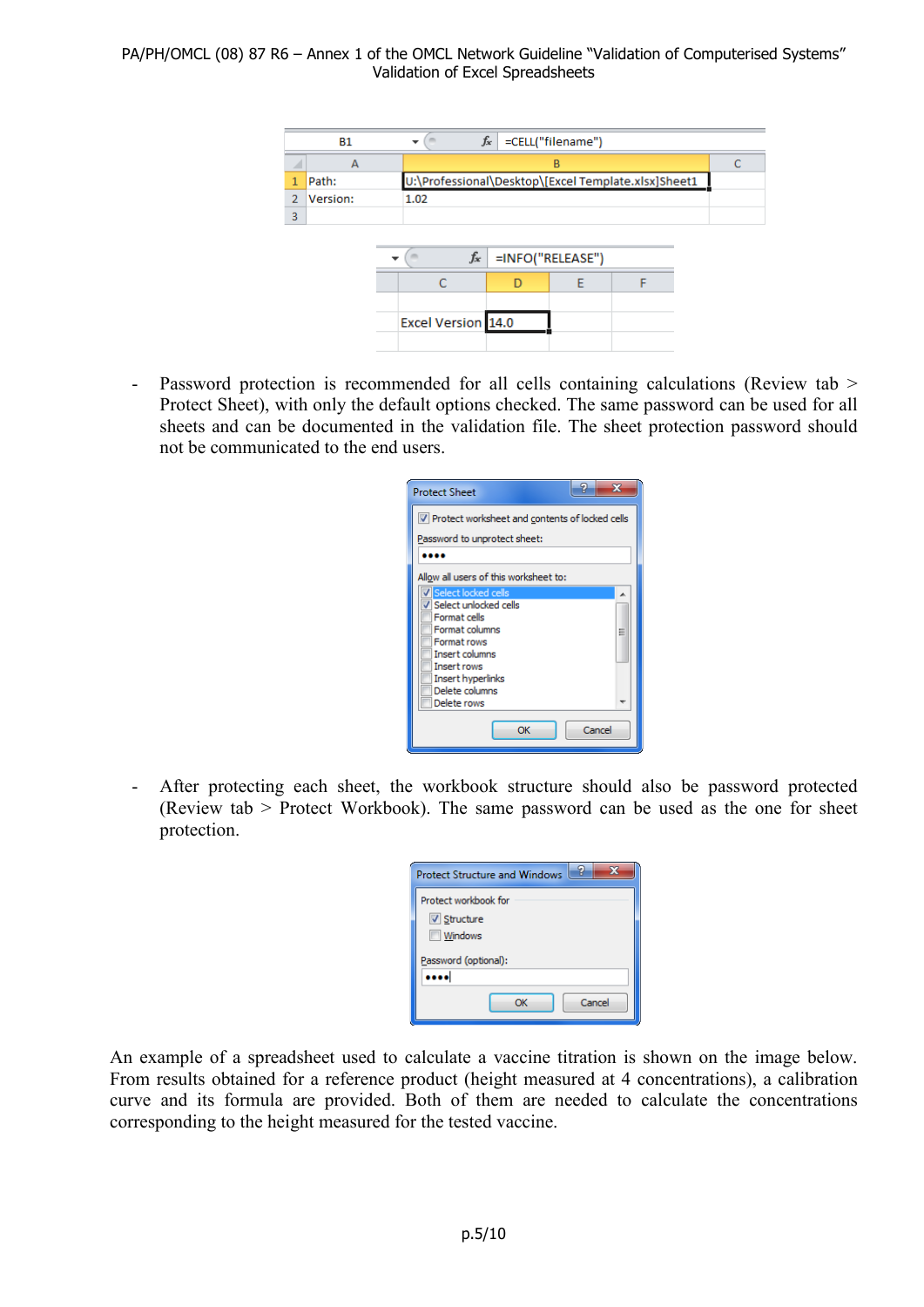

In the image, grey cells are filled with numerical data from experimentation and are the only ones that can be changed by the operator. All other cells are locked. No more than one cell from the calibration range can be empty; all cells for vaccines must be filled to guarantee proper use.

# **4. VALIDATION STAGES**

## 4.1. Documentation of the spreadsheet

There should be a general description of the spreadsheet explaining its purpose, general layout, input types and data validation rules if required (some spreadsheet might be self-explaining). This description can be documented in the spreadsheet itself (e.g. in a dedicated sheet), in a SOP or in the validation file.

Next to the general description, a full print-out of the spreadsheet where all formulas are shown (Formulas tab > Show Formulas) should be kept in the validation file.

When  $VBA<sup>1</sup>$  $VBA<sup>1</sup>$  $VBA<sup>1</sup>$  macros are used, the VBA code should also be printed and kept in the validation file.

If matrix-formulas (array-formulas) are used, this must be indicated. An individual printout of each matrix formula is necessary.

<span id="page-5-0"></span> <sup>1</sup>Visual Basic for Applications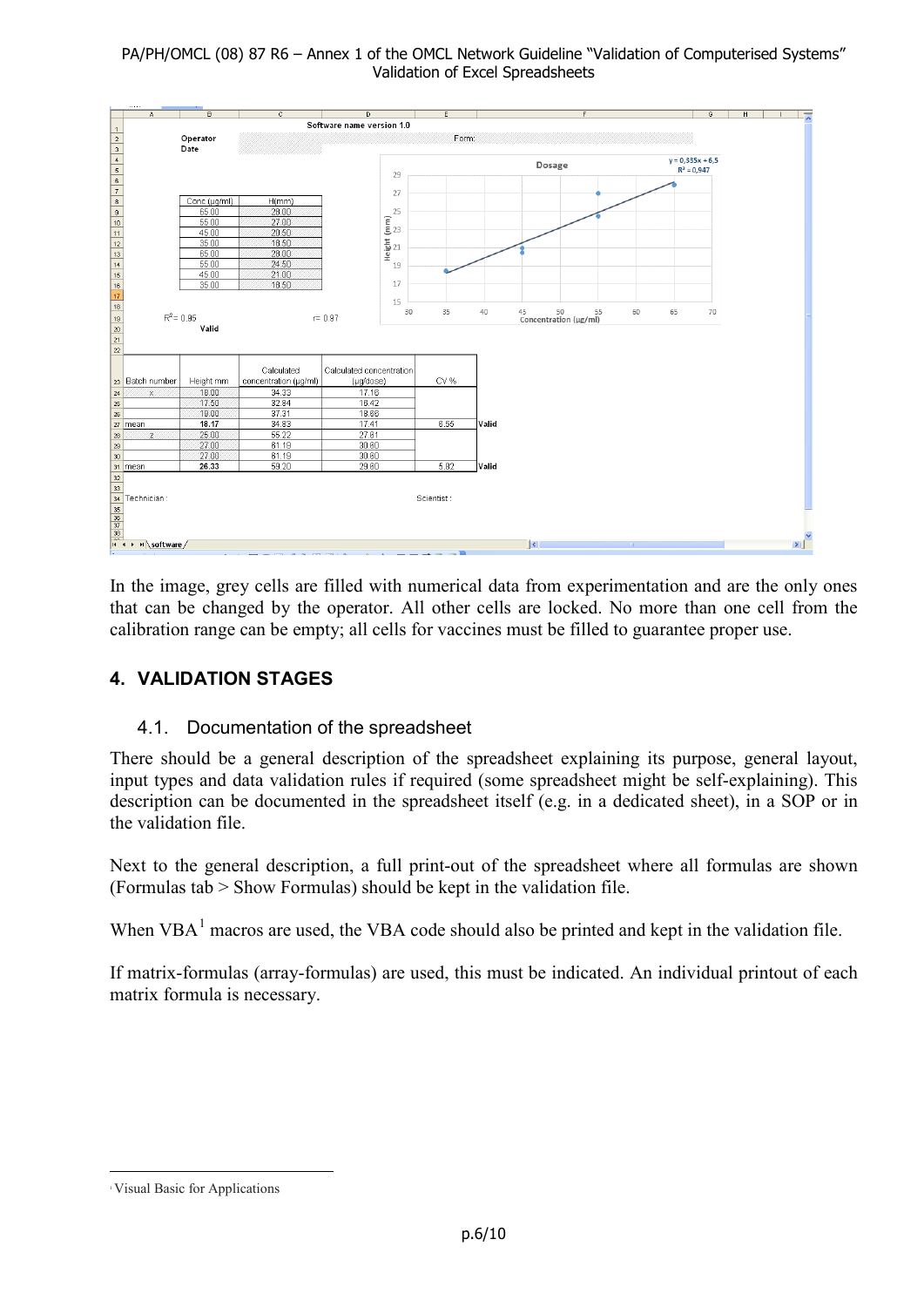|                 | C40                                 |  | $f_{\ast}$ {=HÄUFIGKEIT(B5:B14;D38:D40)} |
|-----------------|-------------------------------------|--|------------------------------------------|
|                 |                                     |  |                                          |
| 37              |                                     |  |                                          |
|                 | 38 =HÄUFIGKEIT(B5:B14;D38:D40)      |  |                                          |
|                 | 39 = HÄUFIGKEIT (B5: B14; D38: D40) |  |                                          |
| 40 <sub>1</sub> | =HÄUFIGKEIT(B5:B14;D38:D40)         |  |                                          |
| A               |                                     |  |                                          |

All print-outs shall clearly identify the spreadsheet name or identification and version number. When a new version of the spreadsheet is being validated, a summary of the changes since the previous version should be given.

The version of Microsoft Excel used for the creation and validation of the spreadsheet should be traceable (either by the documentation of the spreadsheet or by the change log of the IT department), and any known incompatibilities with older or newer versions should be documented.

The documentation of the spreadsheet can be considered as the URS.

In order to properly document the spreadsheet, formulas shall be printed and entered into the validation document (see example below).



# 4.2. Validation of the calculations of the spreadsheet

All calculations are to be verified with a system completely independent from the self-developed spreadsheet. One validation method is to compare the results obtained by the spreadsheet with results obtained by commercial software or with a calculator, using the same dataset as input. Another validation method is to compare the results obtained by the spreadsheet with published reference data (e.g. physicochemical data of substances).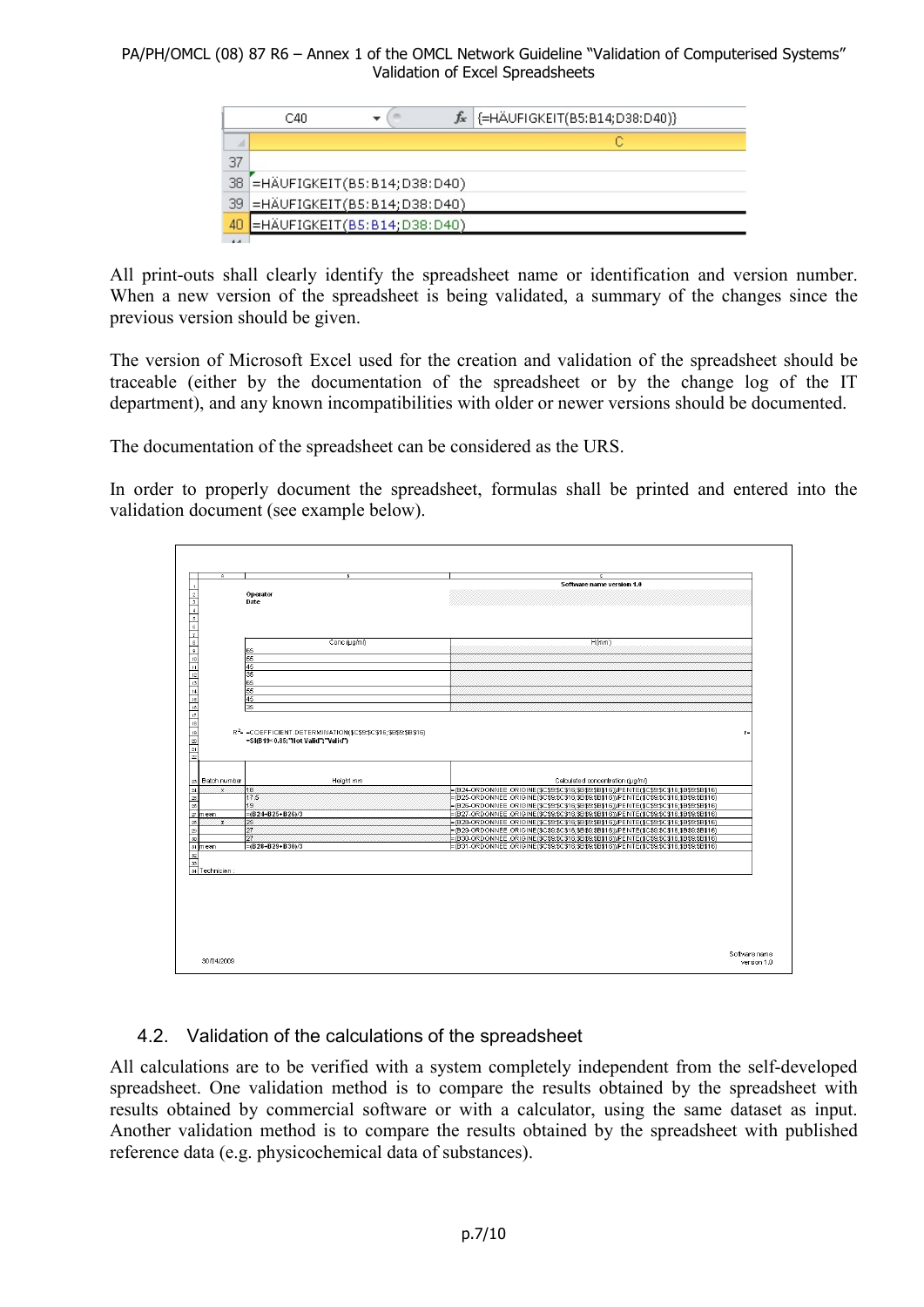If the spreadsheet will be used on computers running different versions of Excel it is required to perform the validation of the functionality using each of those different versions as some newer Excel functions are not retro-compatible with older versions of Excel.

## *4.2.1. Validation of the calculations by using commercial software or published data*

A dataset as close to real values as possible must be chosen. Excel calculations are compared to the results given by commercial software or by published data, which are considered as validated (see example in the image below). The commercial software provides the coefficient of correlation,  $R^2$ and the coefficients of the calibration curve.

| Regression Analysis - Linear model: $Y = a + b*X$<br>---------------------------                                                                                |                                                                                                                                                                                                                                                                                                                                                                                                                                                                          |           |  |                                               |  |  |  |  |  |  |  |  |
|-----------------------------------------------------------------------------------------------------------------------------------------------------------------|--------------------------------------------------------------------------------------------------------------------------------------------------------------------------------------------------------------------------------------------------------------------------------------------------------------------------------------------------------------------------------------------------------------------------------------------------------------------------|-----------|--|-----------------------------------------------|--|--|--|--|--|--|--|--|
| Dependent variable: H<br>Independent variable: Conc                                                                                                             |                                                                                                                                                                                                                                                                                                                                                                                                                                                                          |           |  |                                               |  |  |  |  |  |  |  |  |
|                                                                                                                                                                 | T<br>Standard<br>Parameter Estimate Error Statistic P-Value                                                                                                                                                                                                                                                                                                                                                                                                              |           |  |                                               |  |  |  |  |  |  |  |  |
|                                                                                                                                                                 |                                                                                                                                                                                                                                                                                                                                                                                                                                                                          |           |  |                                               |  |  |  |  |  |  |  |  |
| Intercept                                                                                                                                                       | 0.0078                                                                                                                                                                                                                                                                                                                                                                                                                                                                   |           |  |                                               |  |  |  |  |  |  |  |  |
| Slope 0.335 0.0323393 10.3589 0.0000                                                                                                                            |                                                                                                                                                                                                                                                                                                                                                                                                                                                                          |           |  | 3.92299                                       |  |  |  |  |  |  |  |  |
| Analysis of Variance                                                                                                                                            |                                                                                                                                                                                                                                                                                                                                                                                                                                                                          |           |  |                                               |  |  |  |  |  |  |  |  |
|                                                                                                                                                                 |                                                                                                                                                                                                                                                                                                                                                                                                                                                                          |           |  |                                               |  |  |  |  |  |  |  |  |
| Source                                                                                                                                                          |                                                                                                                                                                                                                                                                                                                                                                                                                                                                          |           |  | Sum of Squares Df Mean Square F-Ratio P-Value |  |  |  |  |  |  |  |  |
| Model                                                                                                                                                           |                                                                                                                                                                                                                                                                                                                                                                                                                                                                          |           |  | $112.225$ 1 $112.225$ 107.31 0.0000           |  |  |  |  |  |  |  |  |
| Residual                                                                                                                                                        |                                                                                                                                                                                                                                                                                                                                                                                                                                                                          |           |  | 6.275 6 1.04583                               |  |  |  |  |  |  |  |  |
| Total (Corr.)                                                                                                                                                   |                                                                                                                                                                                                                                                                                                                                                                                                                                                                          | $118.5$ 7 |  |                                               |  |  |  |  |  |  |  |  |
| Correlation Coefficient = $0.973163$<br>$R$ -squared = 94.7046 percent<br>Standard Error of Est. = $1.02266$                                                    |                                                                                                                                                                                                                                                                                                                                                                                                                                                                          |           |  |                                               |  |  |  |  |  |  |  |  |
| The StatAdvisor<br>---------------                                                                                                                              |                                                                                                                                                                                                                                                                                                                                                                                                                                                                          |           |  |                                               |  |  |  |  |  |  |  |  |
| The output shows the results of fitting a linear model to describe<br>the relationship between H and Conc. The equation of the fitted model<br>iз               |                                                                                                                                                                                                                                                                                                                                                                                                                                                                          |           |  |                                               |  |  |  |  |  |  |  |  |
| $H = 6.5 + 0.335*$ Conc                                                                                                                                         |                                                                                                                                                                                                                                                                                                                                                                                                                                                                          |           |  |                                               |  |  |  |  |  |  |  |  |
| Since the P-value in the ANOVA table is less than 0.01, there is a<br>statistically significant relationship between H and Conc at the 99%<br>confidence level. |                                                                                                                                                                                                                                                                                                                                                                                                                                                                          |           |  |                                               |  |  |  |  |  |  |  |  |
|                                                                                                                                                                 | The R-Squared statistic indicates that the model as fitted explains<br>94.7046% of the variability in H. The correlation coefficient equals<br>0.973163, indicating a relatively strong relationship between the<br>variables. The standard error of the estimate shows the standard<br>deviation of the residuals to be 1.02266. This value can be used to<br>construct prediction limits for new observations by selecting the<br>Forecasts option from the text menu. |           |  |                                               |  |  |  |  |  |  |  |  |

If no discrepancy occurs, the validation of this part of the calculation is considered as fulfilled. If a discrepancy is observed, a check and revision of the formulas must be performed (and the whole validation re-performed).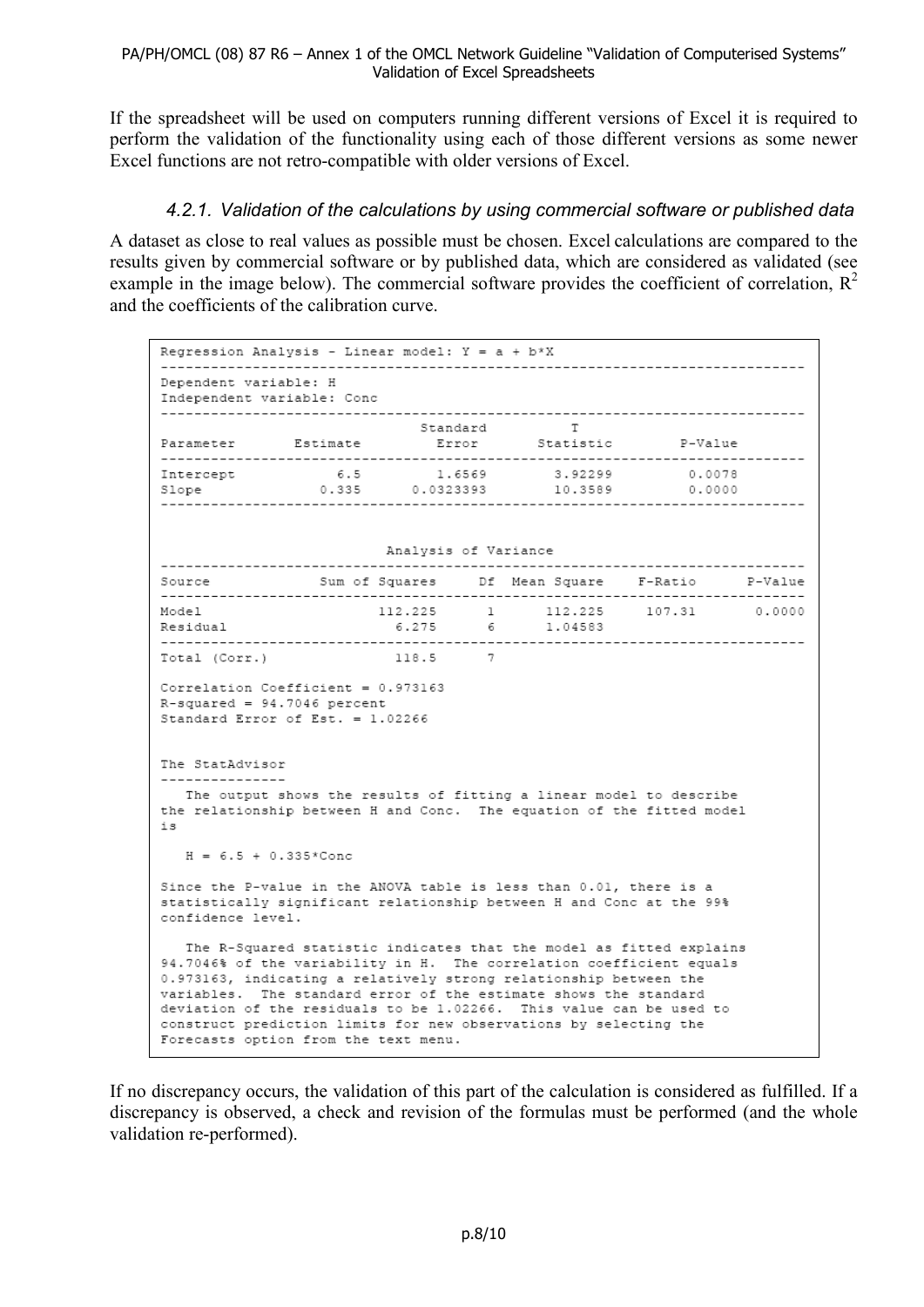# *4.2.2. Validation of the calculations with a calculator (manual calculation)*

Using the printed formulas from the spreadsheet, all concentrations are calculated using a calculator (see next image) and compared with the results given by the spreadsheet.



As an alternative, the PC calculator can be used and documented in screen shoots, as in the image below.

|                                                     | /k == IF(ISBLANK(\$C32);**;\$C32*(\$8\$13-\$8\$14)*\$C\$18*\$C\$19*\$C\$20*\$B\$25/(\$8\$18*\$B\$19*\$B\$20*\$B\$21))<br>F32<br>$\bullet$ (iii) |          |                |        |                                                      |  |                |                   |           |        |             |                |         |         |         |           |            |
|-----------------------------------------------------|-------------------------------------------------------------------------------------------------------------------------------------------------|----------|----------------|--------|------------------------------------------------------|--|----------------|-------------------|-----------|--------|-------------|----------------|---------|---------|---------|-----------|------------|
|                                                     | A                                                                                                                                               | 8        |                |        | c                                                    |  |                | D                 |           |        |             | ε              |         | F       | G       | н         |            |
|                                                     |                                                                                                                                                 |          |                |        |                                                      |  |                |                   |           |        |             |                |         |         |         |           |            |
|                                                     | Rezultati STANDARD                                                                                                                              |          | Calculator     |        |                                                      |  |                |                   |           |        | $\Box$      | $\Sigma$       |         |         |         |           |            |
| $\begin{array}{r} 28 \\ 29 \\ 30 \\ 31 \end{array}$ | naziv analita                                                                                                                                   | sample I | View Edit Help |        |                                                      |  |                |                   |           |        |             |                |         | cone    | Rf      | <rf></rf> | <b>RSD</b> |
|                                                     |                                                                                                                                                 |          |                |        |                                                      |  |                |                   |           |        |             |                |         | [mg/ml] |         |           |            |
| 32 33 34 35 36 37 38 39 40                          | IS                                                                                                                                              |          |                |        | 60,12 * (99,9 - 0) * 2 * 1 * 1 * 0,497004548 / (25 * |  |                |                   |           |        |             | $\overline{a}$ |         | 59,7097 | 59,5695 |           |            |
|                                                     |                                                                                                                                                 |          |                |        |                                                      |  |                |                   |           |        | $4 + 1 + 1$ |                |         |         |         |           |            |
|                                                     | <b>IS</b>                                                                                                                                       |          |                |        |                                                      |  |                |                   |           |        |             |                |         | 59,7097 | 61,4463 |           |            |
|                                                     |                                                                                                                                                 |          |                |        |                                                      |  |                |                   |           |        |             |                |         |         |         |           |            |
|                                                     | IS                                                                                                                                              |          |                |        |                                                      |  |                | 59,70967660546848 |           |        |             | 74,3292        | 61,5616 |         |         |           |            |
|                                                     |                                                                                                                                                 |          |                |        |                                                      |  |                |                   |           |        |             |                |         |         |         |           |            |
|                                                     | IS                                                                                                                                              |          |                |        | <b>@ Depress C Radians C Grads</b>   MC              |  |                |                   | <b>MR</b> | M5     | $M*$ $M*$   |                |         | 74,3292 | 61,6981 |           |            |
|                                                     |                                                                                                                                                 |          |                | ber in |                                                      |  |                | $\leftarrow$      | $1$       |        |             |                |         |         |         |           |            |
|                                                     | <b>IS</b>                                                                                                                                       |          |                |        |                                                      |  |                |                   |           |        |             |                |         | 89,8327 | 61,4818 |           |            |
| 41                                                  |                                                                                                                                                 |          | int.           | sinh   | $sin \frac{1}{x^2}$                                  |  | $\mathfrak{m}$ | 7                 | 8         | 9      |             | $\mathcal{H}$  |         |         |         |           |            |
|                                                     | IS                                                                                                                                              |          | dms            |        | cosh cas $x^y$ $y_x$                                 |  |                | 4                 | 5         | 6      |             | 1/x            |         | 89,8327 | 61,5383 |           |            |
|                                                     |                                                                                                                                                 |          |                | tanh   | $tan x^2$ $\sqrt[3]{x}$ 1 2 3 -                      |  |                |                   |           |        |             |                |         |         |         | 61,2159   | 1,33       |
|                                                     | IS                                                                                                                                              |          |                |        | F-E Exp Med tog 10"                                  |  |                |                   |           |        |             |                |         | 74,3292 | 61,7439 |           |            |
| $42$<br>$43$<br>$44$<br>$45$<br>$46$<br>$47$        |                                                                                                                                                 |          |                |        |                                                      |  |                | 0                 |           | $\sim$ | li el       |                |         |         |         |           |            |
|                                                     | IS                                                                                                                                              |          |                |        | 74,84                                                |  |                |                   |           |        |             |                |         | 74,3292 | 61,7163 |           |            |
|                                                     |                                                                                                                                                 |          |                |        |                                                      |  |                | 10,734            |           |        |             | 139,1889       |         |         |         |           |            |

If no discrepancy occurs, the validation of this part of the calculation is considered fulfilled. If a discrepancy is observed, both the revision of the formulas and the manual calculations should be repeated (and the whole validation re-performed).